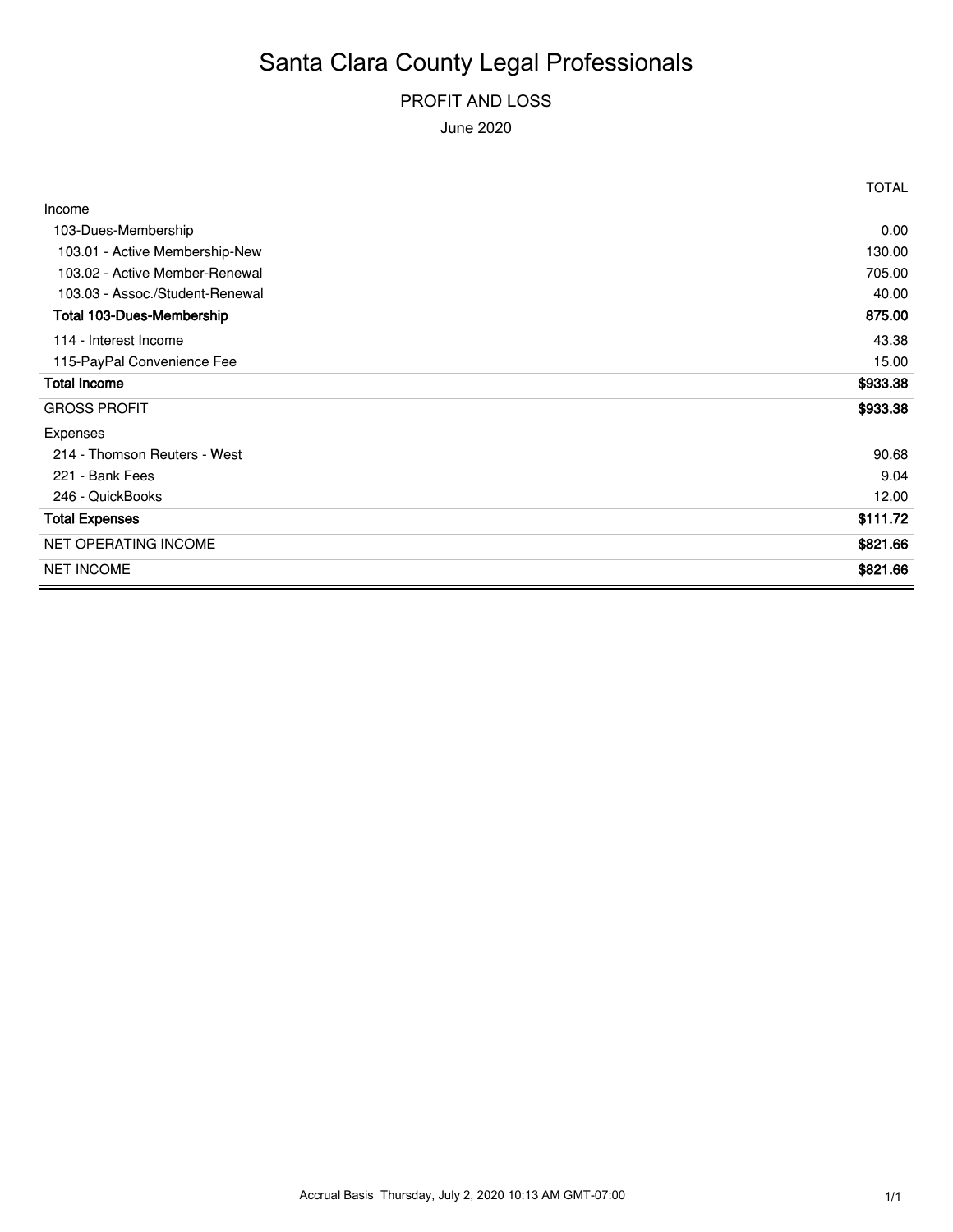#### PROFIT AND LOSS

May - June, 2020

|                                  | <b>TOTAL</b> |
|----------------------------------|--------------|
| Income                           |              |
| 103-Dues-Membership              | 0.00         |
| 103.01 - Active Membership-New   | 325.00       |
| 103.02 - Active Member-Renewal   | 1,200.50     |
| 103.03 - Assoc./Student-Renewal  | 90.00        |
| 103.05 - Lifetime Member         | 25.00        |
| <b>Total 103-Dues-Membership</b> | 1,640.50     |
| 114 - Interest Income            | 82.63        |
| 115-PayPal Convenience Fee       | 42.00        |
| <b>Total Income</b>              | \$1,765.13   |
| <b>GROSS PROFIT</b>              | \$1,765.13   |
| Expenses                         |              |
| 207-Gifts                        | 0.00         |
| 207.04 - Speaker Gifts           | 25.00        |
| Total 207-Gifts                  | 25.00        |
| 214 - Thomson Reuters - West     | 90.68        |
| 221 - Bank Fees                  | 27.30        |
| 241 - Webmaster                  | 224.97       |
| 246 - QuickBooks                 | 12.00        |
| <b>Total Expenses</b>            | \$379.95     |
| <b>NET OPERATING INCOME</b>      | \$1,385.18   |
| <b>NET INCOME</b>                | \$1,385.18   |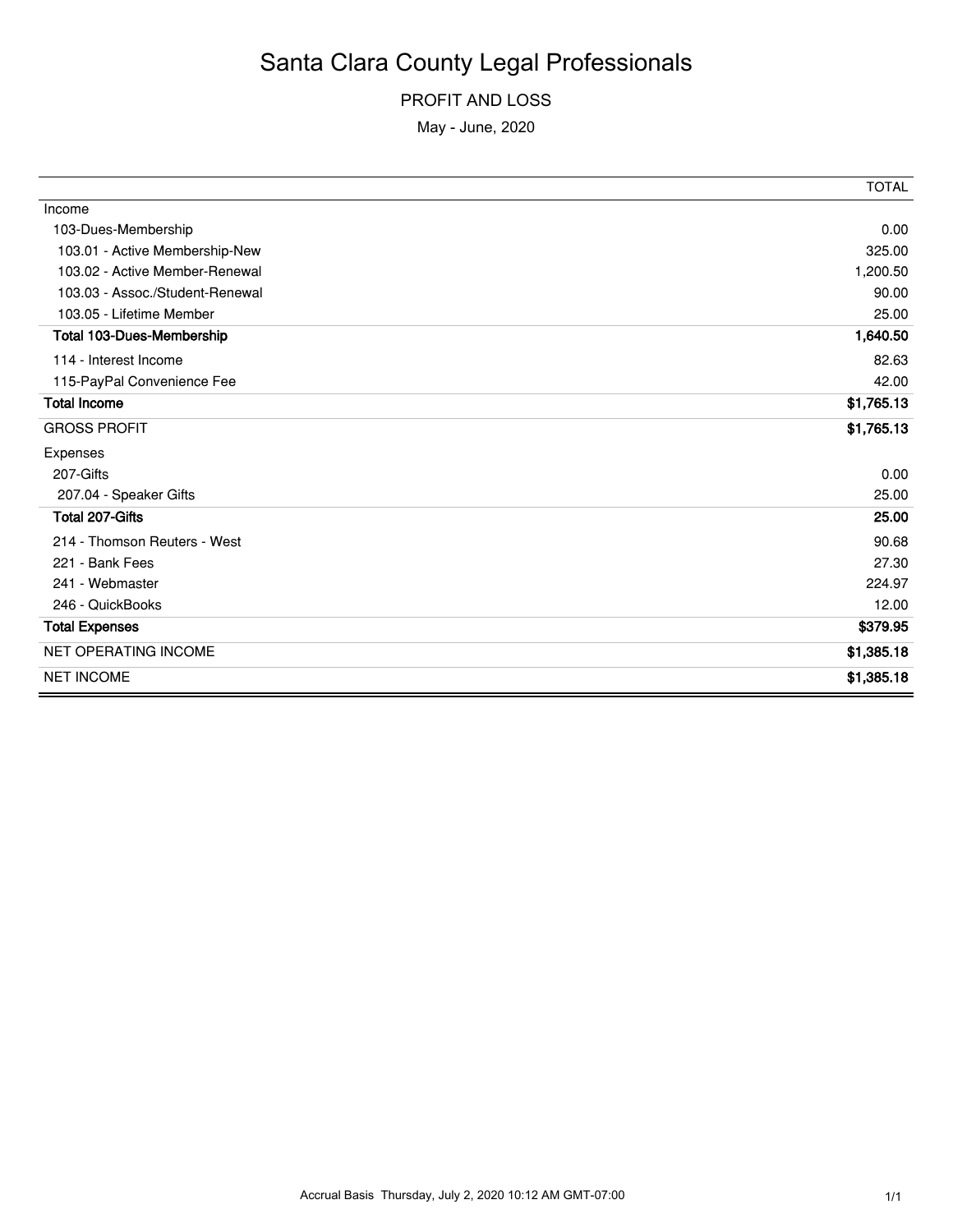DEPOSIT DETAIL

June 2020

| <b>DATE</b>  | <b>TRANSACTION</b><br><b>TYPE</b> | <b>NUM</b> | <b>CUSTOMER</b>                    | <b>VENDOR</b>                         | MEMO/DESCRIPTION                                           |             | CLR AMOUNT |
|--------------|-----------------------------------|------------|------------------------------------|---------------------------------------|------------------------------------------------------------|-------------|------------|
| TIAA Bank CD |                                   |            |                                    |                                       |                                                            |             |            |
|              | 06/30/2020 Deposit                |            |                                    | TIAA Bank CD                          |                                                            | $\mathsf R$ | 43.38      |
|              |                                   |            |                                    | <b>TIAA Bank CD</b>                   | June 2020 Interest                                         |             | 43.38      |
|              | Wells Fargo Checking              |            |                                    |                                       |                                                            |             |            |
|              | 06/29/2020 Deposit                |            |                                    |                                       |                                                            | $\mathsf R$ | 250.96     |
|              |                                   |            | Quigley, Shannon                   |                                       | 2020-2021-Membership Renewal                               |             | 55.00      |
|              |                                   |            | Quigley, Shannon                   |                                       | PayPal Convenience Fee                                     |             | 3.00       |
|              |                                   |            |                                    | PayPal                                | PayPal Fees                                                |             | 1.98       |
|              |                                   |            | Brody, Mlriam                      |                                       | 2020-2021-Membership Renewal                               |             | 55.00      |
|              |                                   |            | Brody, Mlriam                      |                                       | PayPal Convenience Fee                                     |             | 3.00       |
|              |                                   |            |                                    | PayPal                                | PayPal Fees                                                |             | 1.98       |
|              |                                   |            | Duarte, Tracy                      |                                       | 2020-2021-Membership Renewal                               |             | 30.00      |
|              |                                   |            | Duarte, Tracy                      |                                       | PayPal Convenience Fee                                     |             | 3.00       |
|              |                                   |            |                                    | PayPal                                | PayPal Fees                                                |             | 1.26       |
|              |                                   |            | Fields, Elena                      |                                       | 2020-2021-Membership New                                   |             | 65.00      |
|              |                                   |            | Fields, Elena                      |                                       | PayPal Convenience Fee                                     |             | 3.00       |
|              |                                   |            |                                    | PayPal                                | PayPal Fees                                                |             | 2.27       |
|              |                                   |            | Castillo, Anthony                  |                                       | 2020-2021-Membership Student Renewal                       |             | 40.00      |
|              |                                   |            | Castillo, Anthony                  |                                       | PayPal Convenience Fee                                     |             | 3.00       |
|              |                                   |            |                                    | PayPal                                | PayPal Fees                                                |             | 1.55       |
|              | 06/29/2020 Deposit                |            |                                    |                                       |                                                            | $\mathsf R$ | 630.00     |
|              |                                   | #2073      | Bellantoni, Karen                  |                                       | 2020-2021-Membership Renewal                               |             | 55.00      |
|              |                                   | #20397     | Alexander Law Group,<br><b>LLP</b> |                                       | 2020-2021-Membership Renewal Balance Due Sarah<br>Castillo |             | 15.00      |
|              |                                   | #67690     |                                    | Aaronson, Dickerson, ET AL            | 2020-2021-Membership Renewal Melissa Cardinale             |             | 55.00      |
|              |                                   | #21860     |                                    | Nolan, Barton, Olmos, LLP             | 2020-2021-Membership Renewal Christina Hall                |             | 55.00      |
|              |                                   | #3409      |                                    | Hoge, Fenton, Jonoes & Appel,<br>Inc. | 2020-2021-Membership Renewal Rose Gomez-Harr               |             | 55.00      |
|              |                                   | #805       | Meininger, Laura                   |                                       | 2020-2021-Membership Renewal                               |             | 55.00      |
|              |                                   | #9718      | Alvarez, Wendy M.                  |                                       | 2020-2021-Membership Renewal                               |             | 55.00      |
|              |                                   | #193       | Phillip, Marzella                  |                                       | 2020-2021-Membership Renewal Daniel Rios                   |             | 65.00      |
|              |                                   | #193       | Phillip, Marzella                  |                                       | 2020-2021-Membership Renewal                               |             | 55.00      |
|              |                                   | #2848      | Wince, Andrea                      |                                       | 2020-2021-Membership Renewal                               |             | 55.00      |
|              |                                   | #395081    |                                    | Hoge, Fenton, Jonoes & Appel,<br>Inc. | 2020-2021-Membership Renewal Elva Steed                    |             | 55.00      |
|              |                                   | #1057      | Karwatt, Carol                     |                                       | 2020-2021-Membership Renewal                               |             | 55.00      |
|              |                                   |            |                                    |                                       |                                                            |             |            |